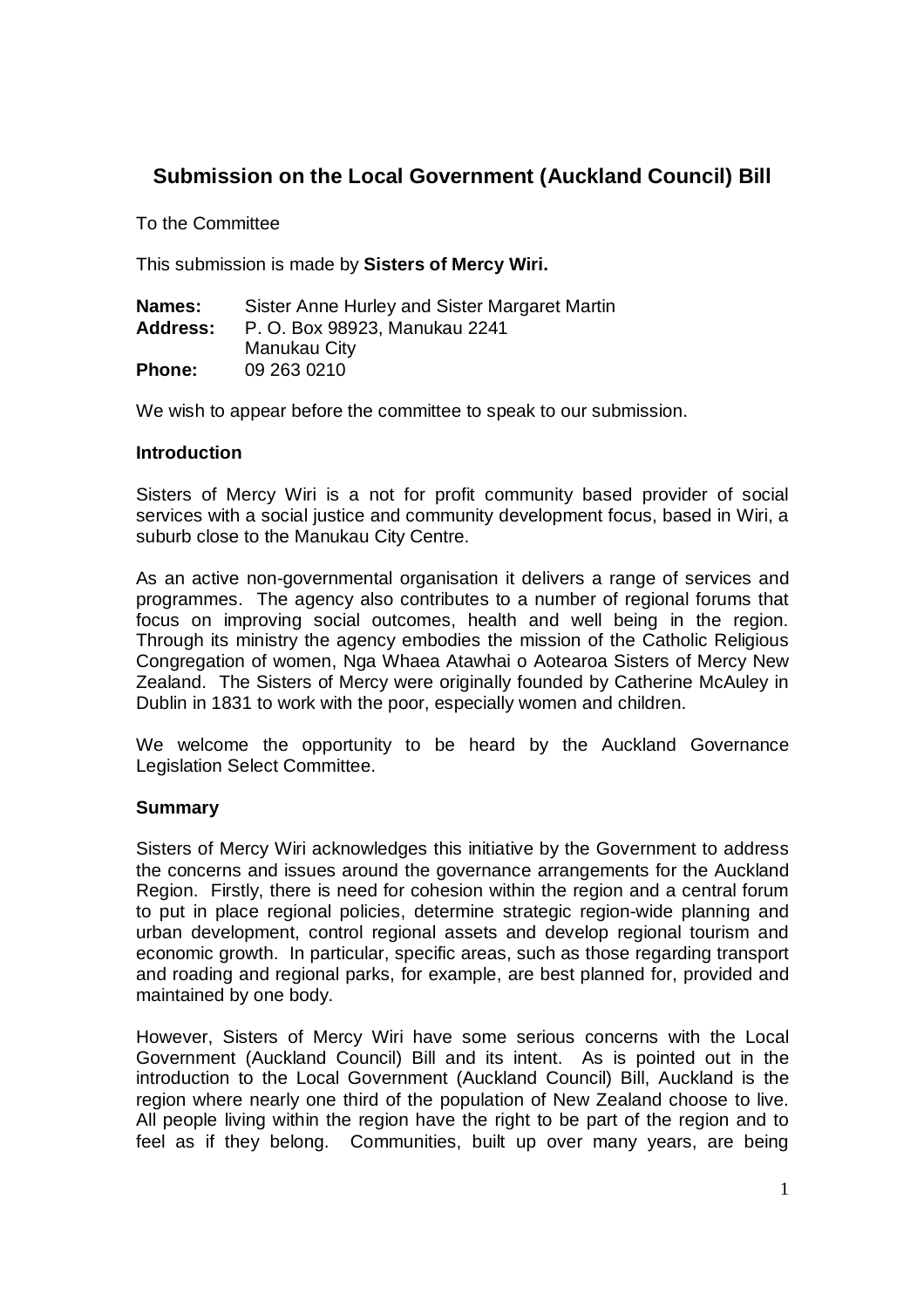destroyed and possibly separated from wider communities that they have worked with for years.

The rationale for the haste with which the Bill has been enacted is unclear, as is the fact that the findings of the Royal Commission have been rejected (apart from the concept of one council for Auckland, and enhanced powers for the Mayor). The recommendations of the Royal Commission were the result of consulting with 3,500 Aucklanders. This consultation has, for the most part, been disregarded. The views of the citizens and those who live in the region are paramount and must be reflected in the final result. The Government's motives are suspect. How can any Government make such major decisions as the establishment of a new 'Super City', without more time, care and consultation? Mistakes will be costly and they will be made unless more care is taken. The lack of information about the costs involved and any meaningful analysis of the detrimental effects of the sweeping changes proposed are also of concern. The new "Super City" as proposed in the Bill will result in the destruction of so much that is of value to people living in the region.

# **With this in mind Sisters of Mercy Wiri submits that**

### **1. All the councillors are elected on a ward basis, and the number of councilors be increased to 30.**

This will ensure a fairer basis of representation across the region. Each councillor will be directly responsible to the population that elected him/her. It will also improve the chances for broader ethnic representation on the Council. To adequately represent the 1.4 million people of the Auckland region the number of councillors needs to be increased to 30.

#### **2. There is direct Maori representation on the Council.**

To ensure Maori representation on the proposed Auckland Council we strongly support there being three Maori seats (two to be elected from the Maori roll and one to be appointed by regional Mana Whenua).

### **3. There There is effective local representation and decision making on local issues.**

There needs to be a tier of governance between the Council and the 20 to 30 local boards with limited powers proposed in the Bill. The six local councils proposed by the Royal Commission would give people living in the region more access to their elected members on community and local issues that affect them. Local boards should exercise local governance over its area with services planned, funded and delivered locally wherever possible.

Assets and liabilities belonging to communities should be controlled by these councils. In Manukau, libraries and swimming pools that are provided free of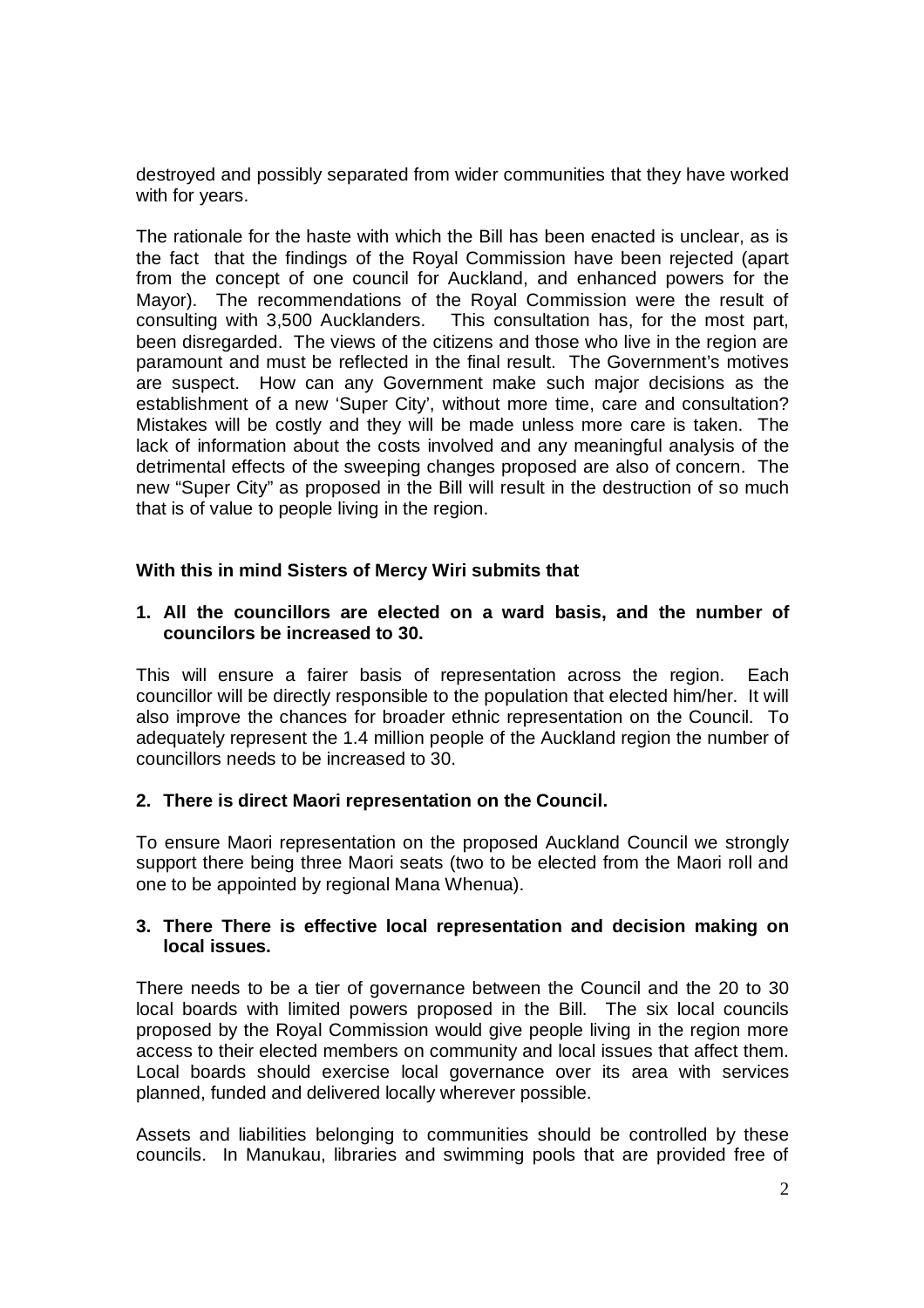charge to the users are greatly valued. Many communities can not afford to provide their own facilities nor pay for public facilities. Neither should the assets of our community to be privatised or sold off, for example, airport shares. Local parks and sports facilities need to be protected by a local council.

## **4. The Mayor's role is to lead the Council in establishing a vision for Auckland**

The Mayor should them promote and articulate the agreed vision. The Deputy Mayor and all chairs of committees should be appointed by the Council and not the Mayor. This would provide appropriate checks and balances and allow proper debate and scrutiny. The Mayor of Auckland should have the same powers as all other Mayors in New Zealand.

## **5. The Mayor and Councillors should be elected by proportional Representation (and not first past the post) in order that they have a majority mandate.**

Consideration should be given to alternative methods of voting, for example STV, to ensure that the voice of the majority of electors is heard, and the elected representatives do in fact represent more than 50% of the population.

### **6. The regional parks network must stay intact (with potential additions as the need arises).**

It is important that the establishment of an Auckland Council does not lead to an erosion of the regional park's niche. Over structuring, over-development, commercialisation, and a proliferation of leases and licences would fundamentally change regional parks. Regional parks must not lose their character, which is highly valued by the people of Auckland. The regional parks network must not be placed within a CCO or trust, which would distance the parks from the accountability and democratic transparency that comes with having governance by elected members, open committee meetings and requirements to consult over the policy and management of the parks.

# **7. Community assets must remain in public ownership.**

All community assets must remain in public ownership, and not be privatised. Dividends should not be paid on any essential public asset. Any excess should be reinvested in public assets or returned to the relevant ratepayers.

### **8. The integration of water services should be managed by the Auckland Transition Agency, rather than Watercare.**

This service should be integrated in the same way that all the services are being integrated, namely by the Auckland Transition Agency rather that Watercare.